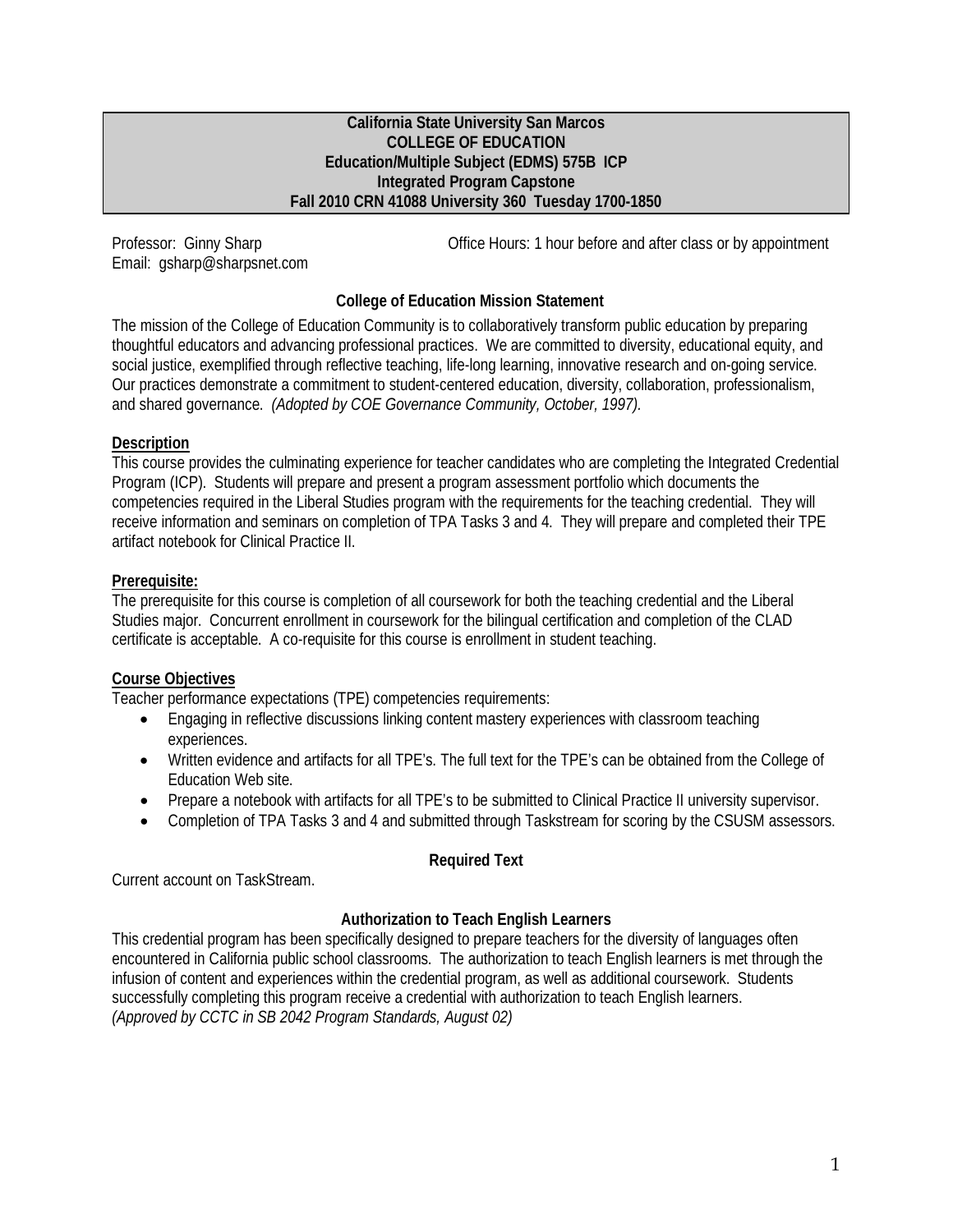#### **STUDENT LEARNING OUTCOMES**

This course will take place in a virtual environment with some face to face sessions in which attendance is required. The local TPE's will be completed in the time requirement for assessment. There will be face to face sessions as well as multimedia presentations through Cougar Courses for assistance in completing TPA Tasks 3 and 4.Student Services will conduct the finishing seminar for completion of the credential requirements.

## **College of Education Attendance Policy**

Due to the dynamic and interactive nature of courses in the College of Education, all students are expected to attend all classes and participate actively. At a minimum, students must attend more than 80% of class time, or s/he may not receive a passing grade for the course at the discretion of the instructor. Individual instructors may adopt more stringent attendance requirements. **You will be required to attend 2 class mandatory meetings.** Should the student have extenuating circumstances, s/he should contact the instructor as soon as possible. *(Adopted by the COE Governance Community, December, 1997).*

### **Students with Disabilities Requiring Reasonable Accommodations**

Students with disabilities who require reasonable accommodations must be approved for services by providing appropriate and recent documentation to the Office of Disable Student Services (DSS). This office is located in Craven Hall 5205, and can be contacted by phone at (760) 750-4905, or TTY (760) 750-4909. Students authorized by DSS to receive reasonable accommodations should meet with their instructor during office hours or, in order to ensure confidentiality, in a more private setting.

#### **Course Requirements**

#### **California Standards for the Teaching Profession (CSTP) Teaching Performance Expectations (TPEs)**

The purpose of the TPE notebook is to assess how well you meet the TPEs. All artifacts will be collected during your Clinical Practice experience using your knowledge of previous course experiences. You are expected to write an explanation of the TPE so your University Supervisor can determine if you have met each TPE. Your task to write a cogent reflective statement for each TPE on how the artifacts you have chosen provide evidence that shows you have demonstrated meeting each TPE.

## **Grading Standards**

- Successful completion of the notebook demonstrating competence in the Teaching Performance Expectations. Notebook to be given to your university supervisor for CPII
- Participation in discussion directly related to TPA Task 3 and 4.

## **All-University Writing Requirement:**

In keeping with the All-University Writing Requirement, all 3 unit courses must have a writing component of at least 2,500 words. This will be met through written reactions and reflections related to assigned readings/assignments.

#### **CSUSM Academic Honesty Policy**

"Students will be expected to adhere to standards of academic honesty and integrity, as outlined in the Student Academic Honesty Policy. All written work and oral presentation assignments must be original work. All ideas/materials that are borrowed from other sources must have appropriate references to the original sources. Any quoted material should give credit to the source and be punctuated with quotation marks.

Students are responsible for honest completion of their work including examinations. There will be no tolerance for infractions. If you believe there has been an infraction by someone in the class, please bring it to the instructor's attention. The instructor reserves the right to discipline any student for academic dishonesty in accordance with the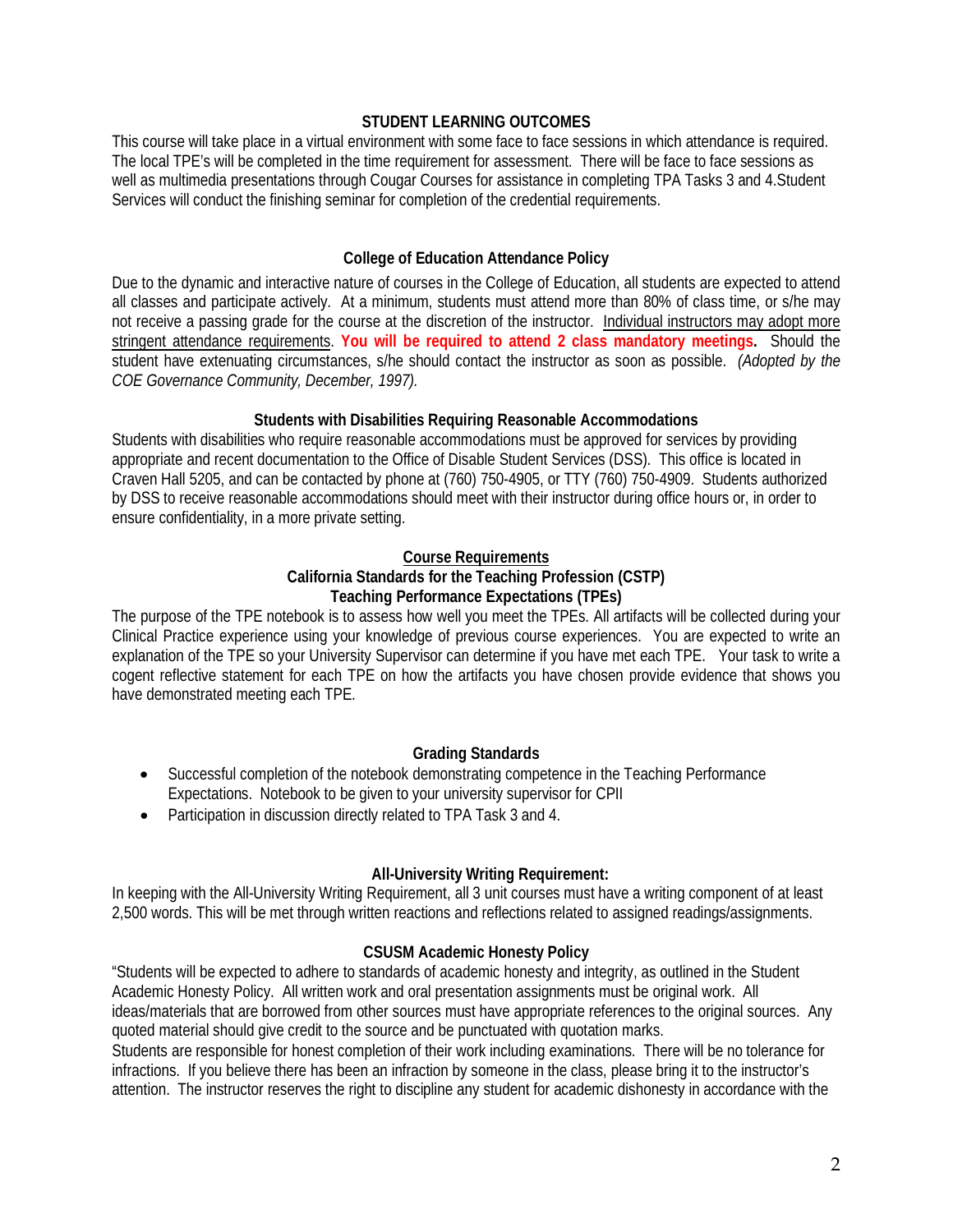general rules and regulations of the university. Disciplinary action may include the lowering of grades and/or the assignment of a failing grade for an exam, assignment, or the class as a whole."

Incidents of Academic Dishonesty will be reported to the Dean of Students. Sanctions at the University level may include suspension or expulsion from the University.

# **Plagiarism:**

As an educator, it is expected that each student will do his/her own work, and contribute equally to group projects and processes. Plagiarism or cheating is unacceptable under any circumstances. If you are in doubt about whether your work is paraphrased or plagiarized see the Plagiarism Prevention for Students website [http://library.csusm.edu/plagiarism/index.html.](http://library.csusm.edu/plagiarism/index.html) If there are questions about academic honesty, please consult the University catalog.

# **Use of Technology:**

Students are expected to demonstrate competency in the use of various forms of technology (i.e. word processing, electronic mail, WebCT6, use of the Internet, and/or multimedia presentations). Specific requirements for course assignments with regard to technology are at the discretion of the instructor. Keep a digital copy of all assignments for use in your teaching portfolio. All assignments will be submitted online, and some will be submitted in hard copy as well. Details will be given in class.

# **Electronic Communication Protocol:**

Electronic correspondence is a part of your professional interactions. If you need to contact the instructor, e-mail is often the easiest way to do so. It is my intention to respond to all received e-mails in a timely manner. Please be reminded that e-mail and on-line discussions are a very specific form of communication, with their own nuances and etiquette. For instance, electronic messages sent in all upper case (or lower case) letters, major typos, or slang, often communicate more than the sender originally intended. With that said, please be mindful of all e-mail and online discussion messages you send to your colleagues, to faculty members in the College of Education, or to persons within the greater educational community. All electronic messages should be crafted with professionalism and care. Things to consider:

- Would I say in person what this electronic message specifically says?
- How could this message be misconstrued?
- Does this message represent my highest self?
- Am I sending this electronic message to avoid a face-to-face conversation?

In addition, if there is ever a concern with an electronic message sent to you, please talk with the author in person in order to correct any confusion.